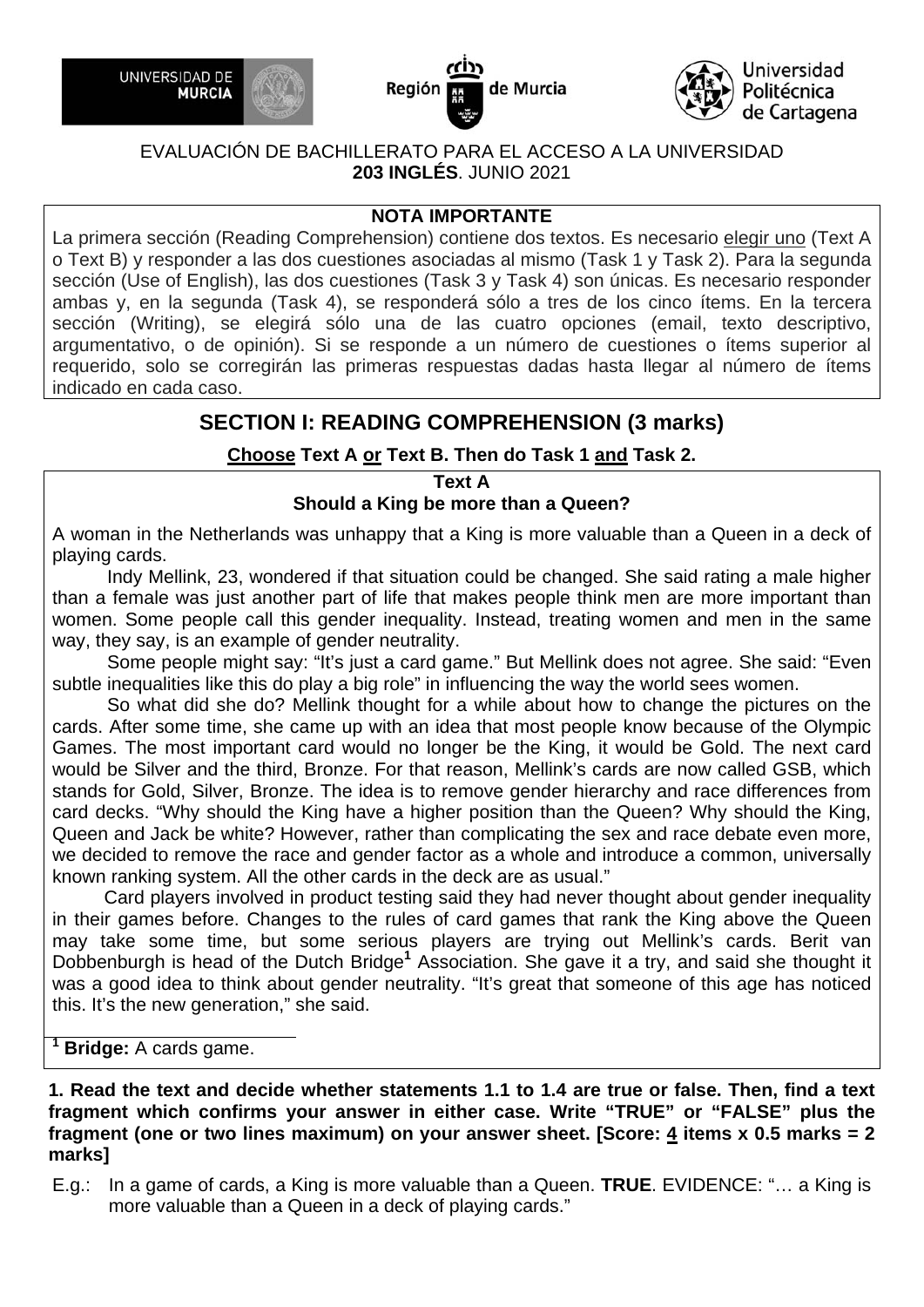

Región de Murcia



#### EVALUACIÓN DE BACHILLERATO PARA EL ACCESO A LA UNIVERSIDAD **203 INGLÉS**. JUNIO 2021

- 1.1. Gender neutrality can be defined as not treating one gender (e.g., males) better than the other gender (e.g., females).
- 1.2. Indy Mellink was at the Olympic Games when she came up with the idea of changing the pictures on the cards.
- 1.3. Substituting the King, Queen, and Jack cards by the Gold, Silver, and Bronce cards could contribute to eliminate the gender and race factors from card games.
- 1.4. Card players testing Mellink's cards don't take her product seriously.

**2. Complete each sentence with information from the text but using your own words (about 10-15 words of your own per sentence). DO NOT COPY LITERALLY from the text nor from statements 1.1 to 1.4. Write the two sentences on your answer sheet. [Score: 2 x 0.5 = 1 mark]** 

**2.1.** Gender inequality can … **2.2.** Removing… **TEXT B** 

**Vinted** 

You hate that shirt. You can't remember the last time you wore it. But, because it's in good condition, it's going to keep on hanging in your cupboard all the same.

You're not alone: this is a problem Lithuanian entrepreneur Milda Mitkute once shared. "I always had too much stuff in my closet, but felt like I had nothing to wear," she tells *Forbes*. "Some tops still had tags<sup>1</sup> because I'd buy anything on sale, I'd spend 80% of my salary on clothing in one week because I wanted to look different every day." Mitkute realized she couldn't keep shopping this way when she moved from her large family home into small student accommodation —there simply wasn't space to store her piles of unworn clothes.

So, in 2008, she started Vinted. It's now the largest pre-loved fashion marketplace in the world. Today 4 million women are actively buying, selling, and swapping<sup>2</sup> clothes on Vinted each month. "It's a platform that opens all the closets in the world," says Mitkute. Its fans *—*or "Vinties," as they're affectionately known*—* simply upload photos of items which can be bought and collected or shipped. You can search by seller, brand, size, or color to find exactly what you want *—*whether that's a red cocktail dress or leopard print shoes. "Our members say using Vinted is like a treasure hunt," notes Mitkute. If you think this sounds a little like eBay, you'd be right. Except Vinted's fashion focus gives it more of a community edge, says Mitkute, and it's this "social" vibe that keeps customers coming back.

 Today Vinted operates in nine countries (including the U.S., the U.K., Spain, the Czech Republic, Austria, Poland and Lithuania), with its biggest markets in Germany and France. In its earlier years Vinted raised a total of €55 million, but the company changed strategy in 2016 to become profitable. The platform shifted<sup>3</sup> away from mandatory sales fees into a free product with the option of additional paid services (like the promotion of your closet). The fact that Vinted is now totally free to use and doesn't take a cut of any items you sell sets it even further apart from the eBays of the world.

**1 Tag:** A small piece of paper, cloth, or metal with information on it, tied or stuck onto something larger.

**2 Swap:** To give something and be given something in return.

**3 Shift:** Change.

**1. Read the text and choose the best option (A, B, or C) for items 1.1 to 1.4. On your answer sheet, draw a table like the one below and, for each item, copy only the letter that corresponds to your answer (A, B, or C). Use CAPITAL LETTERS. [Score: 4 x 0.5 = 2 marks]** 

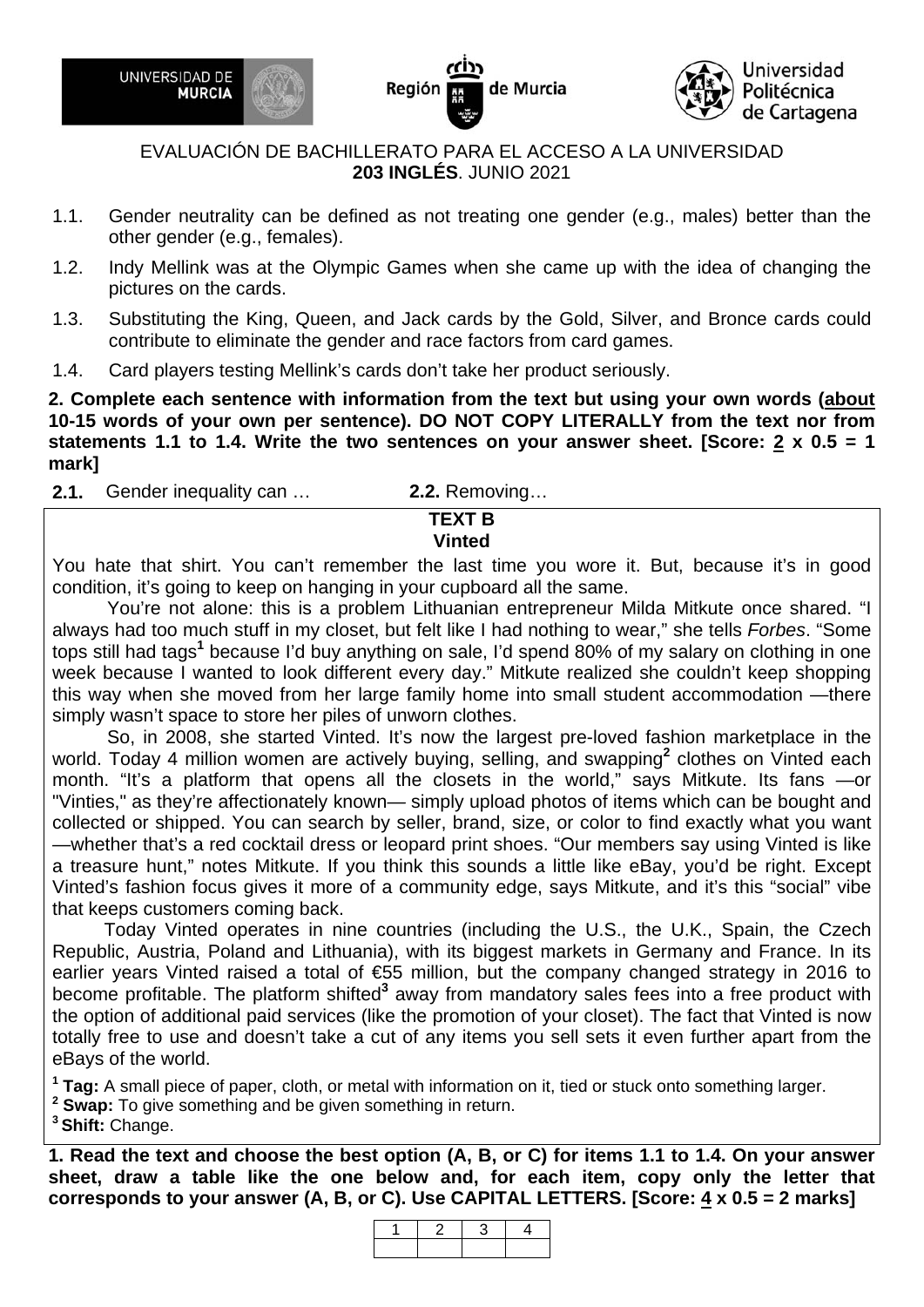





#### EVALUACIÓN DE BACHILLERATO PARA EL ACCESO A LA UNIVERSIDAD **203 INGLÉS**. JUNIO 2021

- 1. Milda Mitkute started Vinted because …
	- A. … she had nothing to wear and wanted to buy second-hand clothes.
	- B. … she wanted to swap clothes with other people who looked different every day.
	- C. … she did not have enough room in her new, smaller home to keep so many clothes.
- 2. Vinted …
	- A. … has 4 million female users, and it's growing each month.
	- B. … is the largest second-hand clothes marketplace in the world.
	- C. … has virtually anything you want —except red cocktail dresses and leopard print shoes.
- 3. *Vinties* is …
	- A. … an affectionate nickname for women who use Vinted.
	- B. … what women who are in charge of uploading clothes photos to Vinted are called.
	- C. … another term for the closets of those women who buy, sell, or swap clothes on Vinted.
- 4. Vinted became more profitable …
	- A. … after it stopped charging its users for every item they sold.
	- B. … since it imposed mandatory fees on its products, including closet promotion.
	- C. … in 2016, when Germany and France became its two largest markets.

**2. Complete each sentence with information from the text but using your own words (about 10-15 words of your own per sentence). DO NOT COPY LITERALLY from the text nor from items 1.1 to 1.4. Write the two sentences on your answer sheet. [Score: 2 items x 0.5 marks = 1 mark]** 

**2.1.** Vinted is different from … **2.2.** €55 million …

## **SECTION II: OVERALL LANGUAGE ABILITY (USE OF ENGLISH) (3 marks)**

**3. Complete the text choosing the best option (A, B, or C) for each gap (1-15). On your answer sheet, draw a table like the one below and, for each gap (1-15), copy the letter that corresponds to your answer (A, B, or C). Use CAPITAL LETTERS. [Score: 15 x 0.1 = 1.5 marks]** 

|  |  |  |  |  |  | 2   3   4   5   6   7   8   9   10   11   12   13   14   15 |  |
|--|--|--|--|--|--|-------------------------------------------------------------|--|
|  |  |  |  |  |  |                                                             |  |

Boston Dynamics is an American technology company that has developed robots that move in ways similar (1) location humans and animals. The company has spent years building robots with useful abilities (2) \_\_\_ walking, moving through rough terrain, and picking things up with (3) \_\_\_ hands.

Videos of some of the robots —especially those that look like animals when they move have been popular (4)  $\quad$  the Internet in the past. But the company's latest video to (5)  $\quad$  viral shows a group of robots dancing to the 1962 hit song "Do You Love Me?" by The Contours. The video received more than 23 million (6) \_\_\_ during its first week. The performance shows two humanoid robots, called *Atlas*, (7) \_\_\_ several dance moves —such as the twist, the mashed potato, and (8) \_\_\_ . The two are joined by *Spot*, a dog-like robot, and *Handle*, a wheeled robot designed for lifting and moving boxes.

Speaking to The Associated Press, Boston Dynamics founder and chairperson Marc Raibert admits the video is fun (9) \_\_\_\_\_. But he said the real success (10) \_\_\_\_\_ the experiment was the valuable lessons the project taught  $(11)$  team. "It turned  $(12)$  that we needed to upgrade the robot in the middle of development," Raibert said. He said that step was necessary (13) the robot to be strong enough and have  $(14)$  \_\_\_ energy to do the whole performance without  $(15)$  \_\_\_. "So that was a real benefit to the design," he added.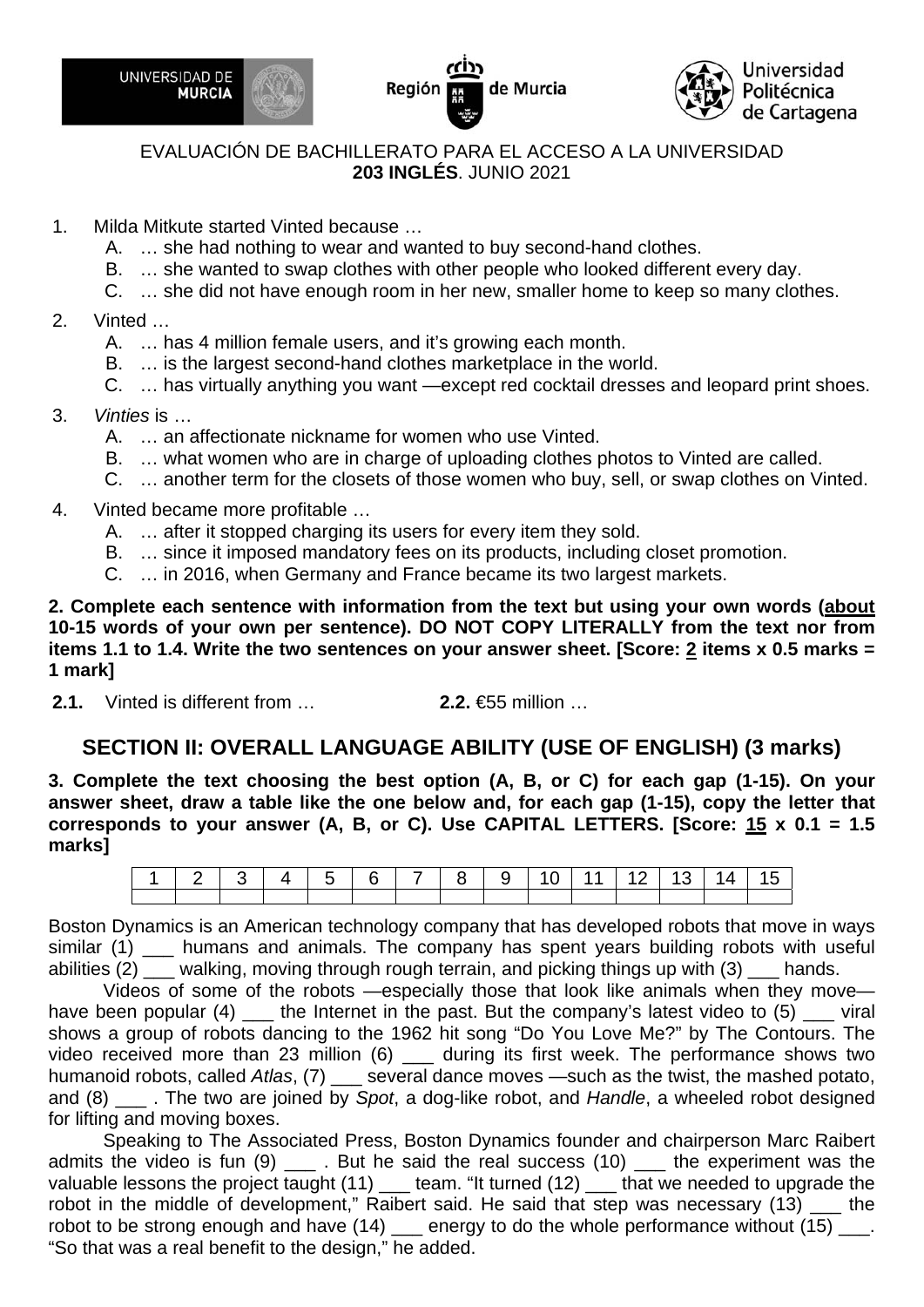





#### EVALUACIÓN DE BACHILLERATO PARA EL ACCESO A LA UNIVERSIDAD **203 INGLÉS**. JUNIO 2021

| 1. | a) than       | b) to     | c) a                                     | 9. | a) to have watched  | b) to watch   | c) watch    |
|----|---------------|-----------|------------------------------------------|----|---------------------|---------------|-------------|
| 2. | a) like       | b) such   | c) as                                    |    | <b>10.</b> a) below | b) behind     | c) besides  |
|    | 3. a) $-$     | b) its    | c) their                                 |    | 11. $a)$ its        | b) her        | c) his      |
|    | 4. $a)$ at    | b) by     | c) on                                    |    | 12. $a)$ down       | b) up         | c) out      |
|    | 5. a) run     | b) go     | c) come                                  |    | <b>13.</b> a) $-$   | b) for        | $c)$ to     |
|    | 6. a) memes   | b) trolls | c) views                                 |    | 14. a) very         | b) too        | c) enough   |
|    | 7. $a)$ doing | b) making | c) carrying                              |    | 15. $a)$ stop       | b) be stopped | c) stopping |
|    |               |           | 0 a) a saturna da la sua da la la subana |    |                     |               |             |

**8.** a) another b) others c) the other

**4. Complete THREE of the following sentences so that each sentence keeps the meaning of the sentence printed before it and includes a clear change of linguistic structure. COPY THE COMPLETE SENTENCES (including the beginnings and endings already given to you) onto your answer sheet. [Score: 3 items x 0.5 marks = 1.5 marks]** 

- 4.1. Learning to fly a drone is harder than I had expected. Learning to fly a drone isn't \_\_\_\_\_\_\_\_\_\_\_\_\_\_\_\_\_\_\_\_\_\_\_\_\_\_\_\_\_\_ I had expected.
- 4.2. On weekdays, I am allowed to play videogames only after I finish my homework. On weekdays, once example and the state of the play videogames.
- 4.3. I asked my cousin: "What did you study at university?" I wanted to know example at university.
- 4.4. They will ask a plumber to repair their shower. A plumber **and their shower**.
- 4.5. If you don't get to the theater on time, you'll miss the beginning of the play. Unless \_\_\_\_\_\_\_\_\_\_\_\_\_\_\_\_\_\_\_\_\_\_\_\_\_\_\_\_\_\_ see the beginning of the play.

# **SECTION III: WRITING (4 marks)**

#### **5. Choose ONE of the four options below (a, b, c, or d) and write the corresponding text (150- 175 words). Write your PARAGRAPH or TEXT on your answer sheet. [Score: 1 x 4 = 4 marks]**

**a) Argumentative writing.** *Online teaching is not as effective as face-to-face teaching. Discuss.* **WRITE AN ARGUMENTATIVE TEXT** including arguments in favor of and against online teaching. Make sure you provide a balanced discussion of the topic.

#### **b) Descriptive writing.** *Your favorite smartphone app.*

**WRITE A PARAGRAPH** describing your favorite smartphone app. (You must include name, function, target audience, price, operating system, ease of use and popularity. You can also add any other feature you think would convince somebody else to install this app on their phone).

#### **c) Opinion writing.** *International tourists must present a COVID-19 vaccine passport to enter Spain. Do you agree?*

**WRITE AN OPINION PARAGRAPH/TEXT.** Make sure you adopt a position and then provide the necessary arguments to convince your reader of it.

#### **d) Email writing.** *"Vote for me, please!"*

**WRITE AN EMAIL** to your classmates asking them to vote for you in the next class representative voting. You must tell your classmates, at least, (a) why you deserve to be their class rep; (b) why you think you will do your job better than the other candidates; and (c) the different things you will do for them if you finally get elected.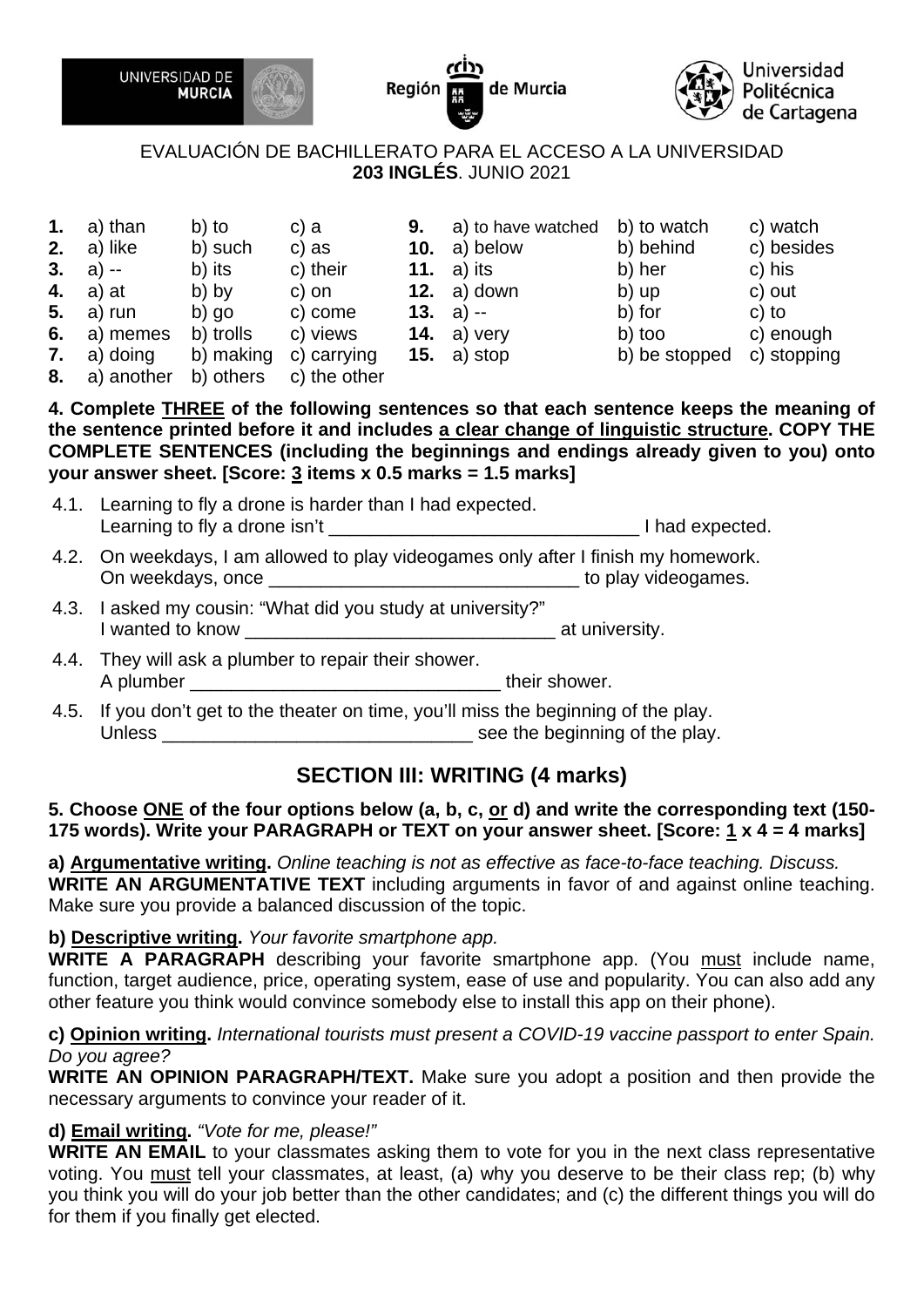





#### EVALUACIÓN DE BACHILLERATO PARA EL ACCESO A LA UNIVERSIDAD **203 INGLÉS**. JUNIO 2021

### **NOTA IMPORTANTE**

La primera sección (Reading Comprehension) contiene dos textos. Es necesario elegir uno (Text A o Text B) y responder a las dos cuestiones asociadas al mismo (Task 1 y Task 2). Para la segunda sección (Use of English), las dos cuestiones (Task 3 y Task 4) son únicas. Es necesario responder ambas y, en la segunda (Task 4), se responderá sólo a tres de los cinco ítems. En la tercera sección (Writing), se elegirá sólo una de las cuatro opciones (email, texto descriptivo, argumentativo, o de opinión). Si se responde a un número de cuestiones o ítems superior al requerido, solo se corregirán las primeras respuestas dadas hasta llegar al número de ítems indicado en cada caso.

# **SECTION I: READING COMPREHENSION (3 marks)**

## **Choose Text A or Text B. Then do Task 1 and Task 2.**

#### **Text A**

### **Should a King be more than a Queen?**

A woman in the Netherlands was unhappy that a King is more valuable than a Queen in a deck of playing cards.

Indy Mellink, 23, wondered if that situation could be changed. She said rating a male higher than a female was just another part of life that makes people think men are more important than women. Some people call this gender inequality. Instead, treating women and men in the same way, they say, is an example of gender neutrality.

Some people might say: "It's just a card game." But Mellink does not agree. She said: "Even subtle inequalities like this do play a big role" in influencing the way the world sees women.

So what did she do? Mellink thought for a while about how to change the pictures on the cards. After some time, she came up with an idea that most people know because of the Olympic Games. The most important card would no longer be the King, it would be Gold. The next card would be Silver and the third, Bronze. For that reason, Mellink's cards are now called GSB, which stands for Gold, Silver, Bronze. The idea is to remove gender hierarchy and race differences from card decks. "Why should the King have a higher position than the Queen? Why should the King, Queen and Jack be white? However, rather than complicating the sex and race debate even more, we decided to remove the race and gender factor as a whole and introduce a common, universally known ranking system. All the other cards in the deck are as usual."

 Card players involved in product testing said they had never thought about gender inequality in their games before. Changes to the rules of card games that rank the King above the Queen may take some time, but some serious players are trying out Mellink's cards. Berit van Dobbenburgh is head of the Dutch Bridge**<sup>1</sup>** Association. She gave it a try, and said she thought it was a good idea to think about gender neutrality. "It's great that someone of this age has noticed this. It's the new generation," she said.

**<sup>1</sup> Bridge:** A cards game.

**1. Read the text and decide whether statements 1.1 to 1.4 are true or false. Then, find a text fragment which confirms your answer in either case. Write "TRUE" or "FALSE" plus the fragment (one or two lines maximum) on your answer sheet. [Score: 4 x 0.5 marks = 2 marks]**

E.g.: In a game of cards, a King is more valuable than a Queen. **TRUE**. EVIDENCE: "… a King is more valuable than a Queen in a deck of playing cards."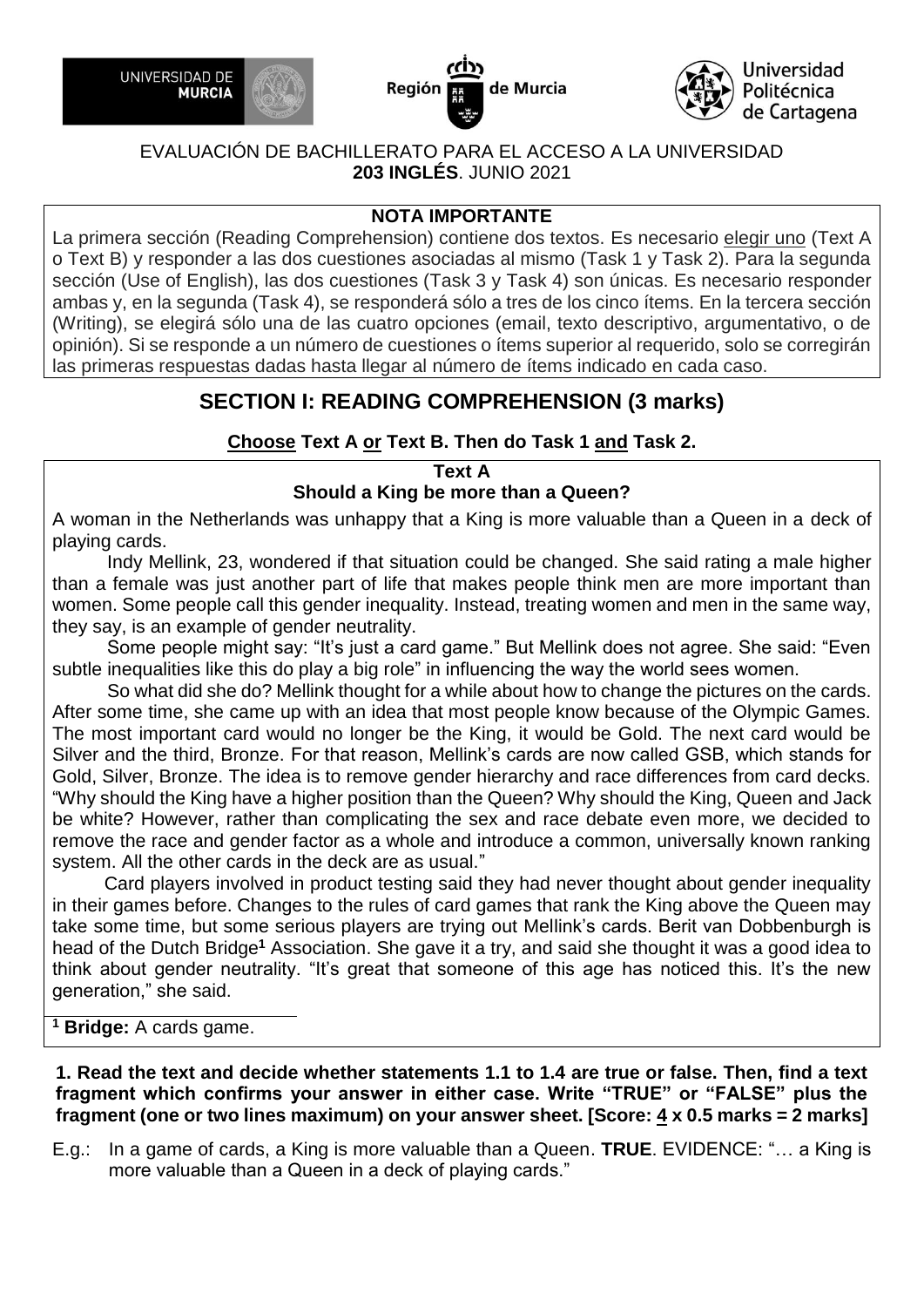

Región de Murcia



EVALUACIÓN DE BACHILLERATO PARA EL ACCESO A LA UNIVERSIDAD **203 INGLÉS**. JUNIO 2021

- 1.1. Gender neutrality can be defined as not treating one gender (e.g., males) better than the other gender (e.g., females). **TRUE. Evidence: "treating women and men in the same way, …, is an example of gender neutrality."**
- 1.2. Indy Mellink was at the Olympic Games when she came up with the idea of changing the pictures on the cards. **FALSE. Evidence: "…, she came up with an idea that most people know because of the Olympic Games."**
- 1.3. Substituting the King, Queen, and Jack cards by the Gold, Silver, and Bronce cards could contribute to eliminate the gender and race factors from card games. **TRUE. Evidence: "The idea is to remove gender hierarchy and race differences from card decks."**
- 1.4. Card players testing Mellink's cards don't take her product seriously. **FALSE. Evidence: "It's great that someone of this age has noticed this. It's the new generation," she said."**

**2. Complete each sentence with information from the text but using your own words (about 10-15 words of your own per sentence). DO NOT COPY LITERALLY from the text nor from statements 1.1 to 1.4. Write the two sentences on your answer sheet. [Score: 2 x 0.5 = 1 mark]**

- 2.1. Gender inequality can …
- 2.2. Removing …

#### **TEXT B Vinted**

You hate that shirt. You can't remember the last time you wore it. But, because it's in good condition, it's going to keep on hanging in your cupboard all the same.

You're not alone: this is a problem Lithuanian entrepreneur Milda Mitkute once shared. "I always had too much stuff in my closet, but felt like I had nothing to wear," she tells *Forbes*. "Some tops still had tags**<sup>1</sup>** because I'd buy anything on sale, I'd spend 80% of my salary on clothing in one week because I wanted to look different every day." Mitkute realized she couldn't keep shopping this way when she moved from her large family home into small student accommodation —there simply wasn't space to store her piles of unworn clothes.

So, in 2008, she started Vinted. It's now the largest pre-loved fashion marketplace in the world. Today 4 million women are actively buying, selling, and swapping**<sup>2</sup>** clothes on Vinted each month. "It's a platform that opens all the closets in the world," says Mitkute. Its fans *—*or "Vinties," as they're affectionately known*—* simply upload photos of items which can be bought and collected or shipped. You can search by seller, brand, size, or color to find exactly what you want *—*whether that's a red cocktail dress or leopard print shoes. "Our members say using Vinted is like a treasure hunt," notes Mitkute. If you think this sounds a little like eBay, you'd be right. Except Vinted's fashion focus gives it more of a community edge, says Mitkute, and it's this "social" vibe that keeps customers coming back.

 Today Vinted operates in nine countries (including the U.S., the U.K., Spain, the Czech Republic, Austria, Poland and Lithuania), with its biggest markets in Germany and France. In its earlier years Vinted raised a total of €55 million, but the company changed strategy in 2016 to become profitable. The platform shifted**<sup>3</sup>** away from mandatory sales fees into a free product with the option of additional paid services (like the promotion of your closet). The fact that Vinted is now totally free to use and doesn't take a cut of any items you sell sets it even further apart from the eBays of the world.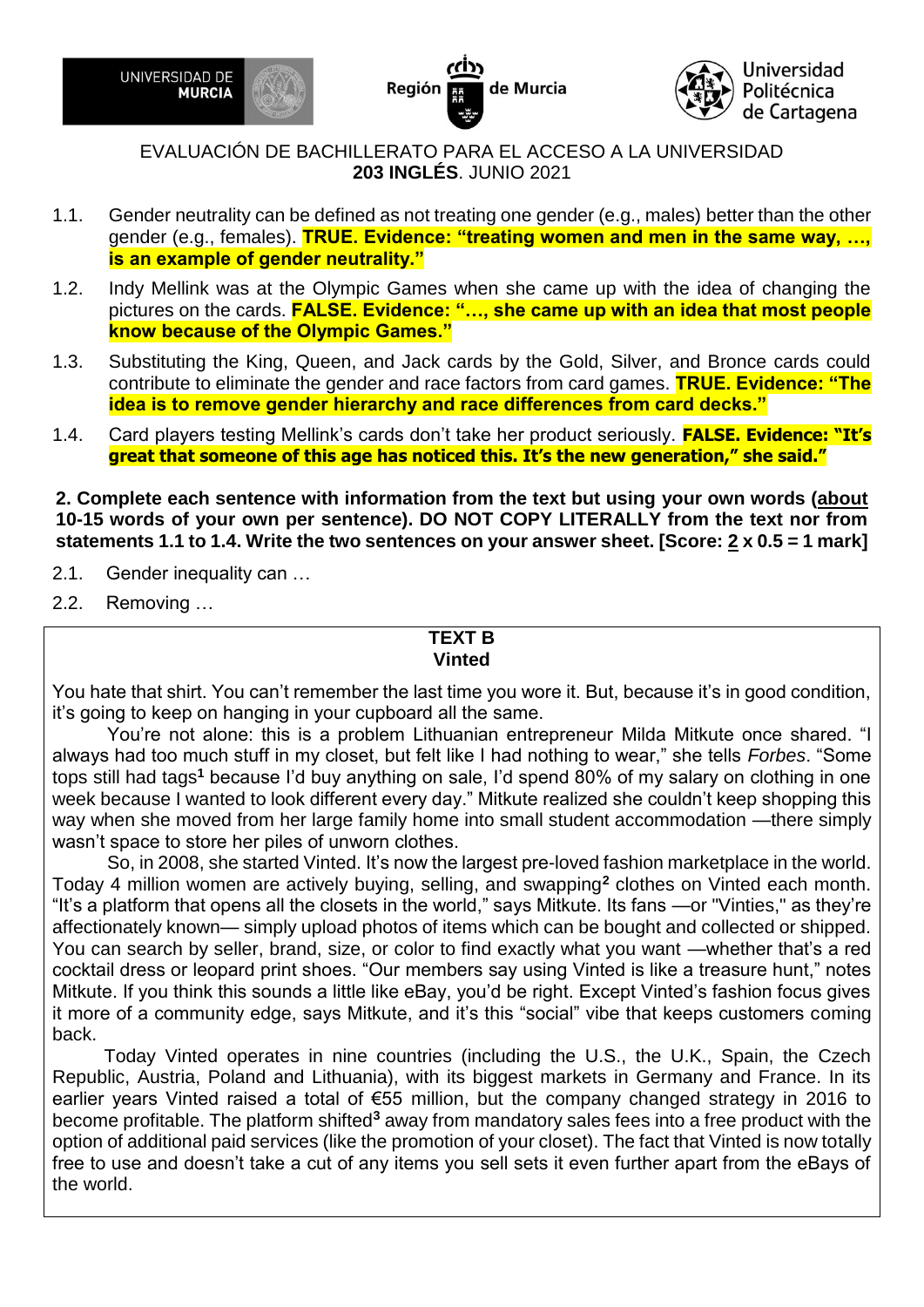





### EVALUACIÓN DE BACHILLERATO PARA EL ACCESO A LA UNIVERSIDAD **203 INGLÉS**. JUNIO 2021

**<sup>1</sup> Tag:** A [small](https://dictionary.cambridge.org/es/diccionario/ingles/small) [piece](https://dictionary.cambridge.org/es/diccionario/ingles/piece) of [paper,](https://dictionary.cambridge.org/es/diccionario/ingles/paper) [cloth,](https://dictionary.cambridge.org/es/diccionario/ingles/cloth) or metal with [information](https://dictionary.cambridge.org/es/diccionario/ingles/information) on it, [tied](https://dictionary.cambridge.org/es/diccionario/ingles/tie) or [stuck](https://dictionary.cambridge.org/es/diccionario/ingles/stuck) onto something [larger.](https://dictionary.cambridge.org/es/diccionario/ingles/large) **<sup>2</sup> Swap:** To give something and be given something in return.

**<sup>3</sup>Shift:** Change.

**1. Read the text and choose the best option (A, B, or C) for items 1.1 to 1.4. On your answer sheet, draw a table like the one below and, for each item, copy only the letter that corresponds to your answer (A, B, or C). Use CAPITAL LETTERS. [Score: 4 x 0.5 = 2 marks]**



- 1. Milda Mitkute started Vinted because …
	- A. … she had nothing to wear and wanted to buy second-hand clothes.
	- B. … she wanted to swap clothes with other people who looked different every day.
	- **C. … she did not have enough room in her new, smaller home to keep so many clothes.**
- 2. Vinted …
	- A. … has 4 million female users, and it's growing each month.
	- **B. … is the largest second-hand clothes marketplace in the world.**
	- C. … has virtually anything you want —except red cocktail dresses and leopard print shoes.
- 3. *Vinties* is …
	- **A. … an affectionate nickname for women who use Vinted.**
	- B. … what women who are in charge of uploading clothes photos to Vinted are called.
	- C. … another term for the closets of those women who buy, sell, or swap clothes on Vinted.
- 4. Vinted became more profitable …

### **A. … after it stopped charging its users for every item they sold.**

- B. … since it imposed mandatory fees on its products, including closet promotion.
- C. … in 2016, when Germany and France became its two largest markets.

**2. Complete each sentence with information from the text but using your own words (about 10-15 words of your own per sentence). DO NOT COPY LITERALLY from the text nor from items 1.1 to 1.4. Write the two sentences on your answer sheet. [Score: 2 x 0.5 = 1 mark]**

- 2.1. Vinted is different from …
- 2.2. €55 million …

# **SECTION II: OVERALL LANGUAGE ABILITY (USE OF ENGLISH) (3 marks)**

**3. Complete the text choosing the best option (A, B, or C) for each gap (1-15). On your answer sheet, draw a table like the one below and, for each gap (1-15), copy the letter that corresponds to your answer (A, B, or C). Use CAPITAL LETTERS. [Score: 15 x 0.1 = 1.5 marks]**

| 1 2 3 4 5 6 7 8 9 10 11 12 13 14 15 |  |  |  |  |  |  |  |
|-------------------------------------|--|--|--|--|--|--|--|
|                                     |  |  |  |  |  |  |  |

Boston Dynamics is an American technology company that has developed robots that move in ways similar (1) humans and animals. The company has spent years building robots with useful abilities (2) \_\_\_ walking, moving through rough terrain, and picking things up with (3) \_\_\_ hands.